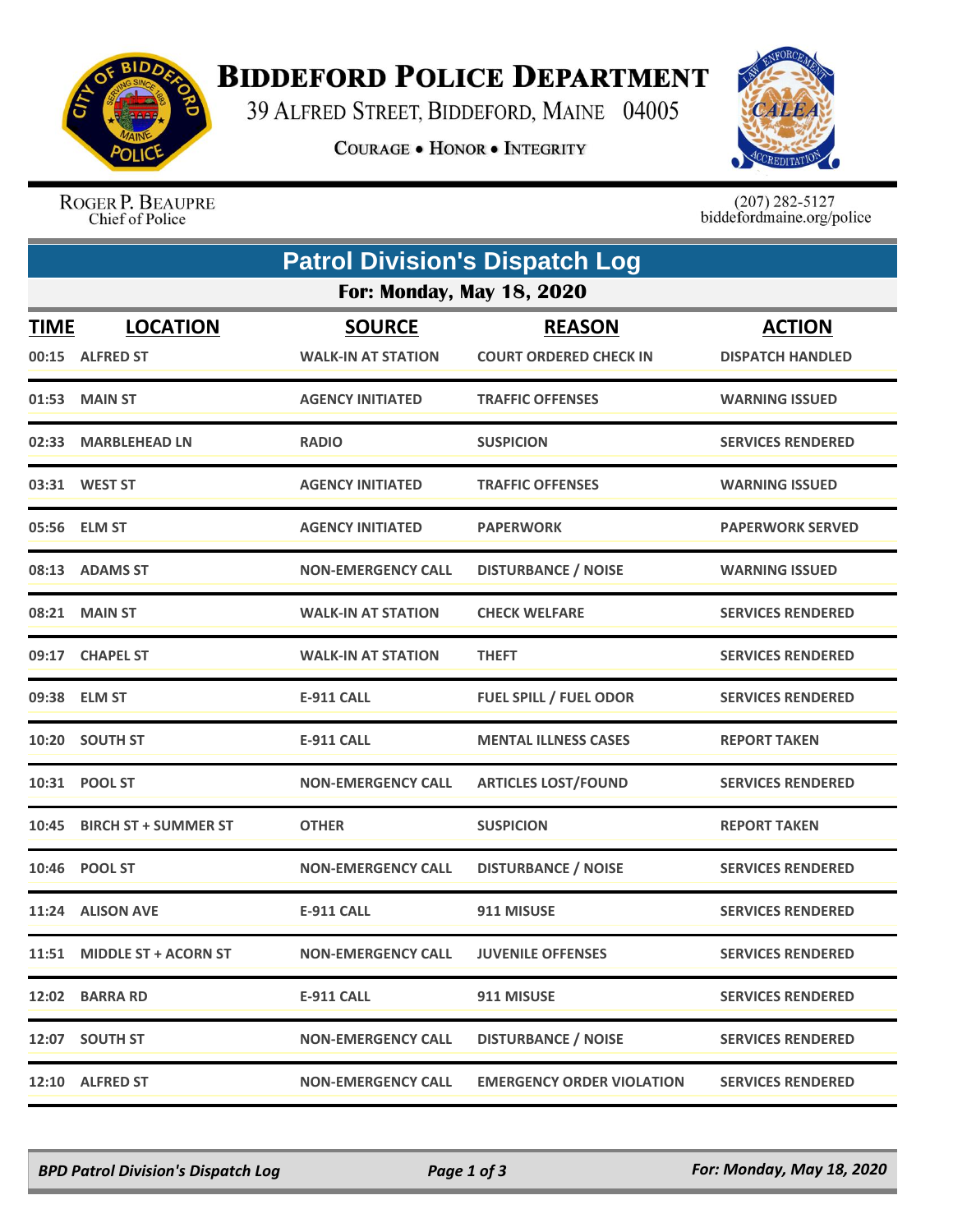| <b>TIME</b> | <b>LOCATION</b><br>12:30 ALFRED ST | <b>SOURCE</b><br><b>WALK-IN AT STATION</b> | <b>REASON</b><br><b>COURT ORDERED CHECK IN</b> | <b>ACTION</b><br><b>SERVICES RENDERED</b> |
|-------------|------------------------------------|--------------------------------------------|------------------------------------------------|-------------------------------------------|
|             | 12:41 MIDDLE ST + ACORN ST         | <b>NON-EMERGENCY CALL</b>                  | <b>SIGN REQUEST</b>                            | <b>SERVICES RENDERED</b>                  |
|             | 13:05 PENNY AVE + HILL ST          | <b>NON-EMERGENCY CALL</b>                  | <b>SUSPICION</b>                               | <b>SERVICES RENDERED</b>                  |
|             | 13:25 WEST ST                      | <b>E-911 CALL</b>                          | 911 MISUSE                                     | <b>SERVICES RENDERED</b>                  |
|             | 13:37 ALFRED ST                    | <b>NON-EMERGENCY CALL</b>                  | <b>EMERGENCY ORDER VIOLATION</b>               | <b>SERVICES RENDERED</b>                  |
|             | 13:42 MT PLEASANT ST               | <b>E-911 CALL</b>                          | 911 MISUSE                                     | <b>SERVICES RENDERED</b>                  |
|             | 13:43 WENTWORTH ST                 | <b>NON-EMERGENCY CALL</b>                  | <b>SUSPICION</b>                               | <b>FIELD INTERVIEW</b>                    |
|             | 13:52 ALFRED ST + MAINE TPKE       | <b>NON-EMERGENCY CALL</b>                  | <b>ROAD HAZARD</b>                             | <b>SERVICES RENDERED</b>                  |
|             | 14:09 BOULDER WAY                  | <b>NON-EMERGENCY CALL</b>                  | <b>EMERGENCY ORDER VIOLATION</b>               | <b>NO ACTION REQUIRED</b>                 |
| 14:20       | <b>RATHIER ST</b>                  | <b>WALK-IN AT STATION</b>                  | <b>ASSIST OTHER AGENCY</b>                     | <b>NEGATIVE CONTACT</b>                   |
|             | 14:25 PROSPECT ST + CLARK ST       | <b>NON-EMERGENCY CALL</b>                  | <b>CHECK WELFARE</b>                           | <b>SERVICES RENDERED</b>                  |
|             | 14:30 LAFAYETTE ST                 | <b>NON-EMERGENCY CALL</b>                  | <b>PAPERWORK</b>                               | <b>PAPERWORK SERVED</b>                   |
|             | 15:11 STONEWOOD DR                 | <b>AGENCY INITIATED</b>                    | <b>PAPERWORK</b>                               | <b>SERVICES RENDERED</b>                  |
|             | <b>16:01 RATHIER ST</b>            | <b>NON-EMERGENCY CALL</b>                  | <b>ASSIST OTHER AGENCY</b>                     | <b>SERVICES RENDERED</b>                  |
|             | 16:24 BOULDER WAY                  | <b>E-911 CALL</b>                          | <b>SUSPICION</b>                               | <b>NO VIOLATION</b>                       |
|             | 16:50 CLIFFORD ST                  | <b>NON-EMERGENCY CALL</b>                  | <b>ANIMAL COMPLAINT</b>                        | <b>CANCELLED IN ROUTE</b>                 |
|             | 17:10 SUMMER ST                    | <b>NON-EMERGENCY CALL</b>                  | <b>DISTURBANCE / NOISE</b>                     | <b>UNFOUNDED</b>                          |
|             | 17:12 STONEWOOD DR                 | <b>RADIO</b>                               | <b>PAPERWORK</b>                               | <b>PAPERWORK SERVED</b>                   |
|             | 17:33 ALFRED ST + POOL ST          | <b>NON-EMERGENCY CALL</b>                  | <b>JUVENILE OFFENSES</b>                       | <b>SERVICES RENDERED</b>                  |
|             | 17:58 SOUTH ST                     | <b>NON-EMERGENCY CALL</b>                  | <b>CIVIL COMPLAINT</b>                         | <b>CIVIL COMPLAINT</b>                    |
|             | 18:06 PROSPECT ST                  | <b>NON-EMERGENCY CALL</b>                  | <b>DOMESTIC COMPLAINTS</b>                     | <b>REPORT TAKEN</b>                       |
|             | 18:21 ALFRED ST                    | <b>E-911 CALL</b>                          | 911 MISUSE                                     | <b>NO ACTION REQUIRED</b>                 |
|             | 18:26 ELM ST                       | <b>NON-EMERGENCY CALL</b>                  | <b>HARASSMENT</b>                              | <b>UNFOUNDED</b>                          |
|             | 19:06 SOUTH ST                     | <b>NON-EMERGENCY CALL</b>                  | <b>DISTURBANCE / NOISE</b>                     | <b>SERVICES RENDERED</b>                  |
|             | 20:01 CLEAVES ST                   | <b>NON-EMERGENCY CALL</b>                  | <b>CIVIL COMPLAINT</b>                         | <b>CIVIL COMPLAINT</b>                    |

*BPD Patrol Division's Dispatch Log Page 2 of 3 For: Monday, May 18, 2020*